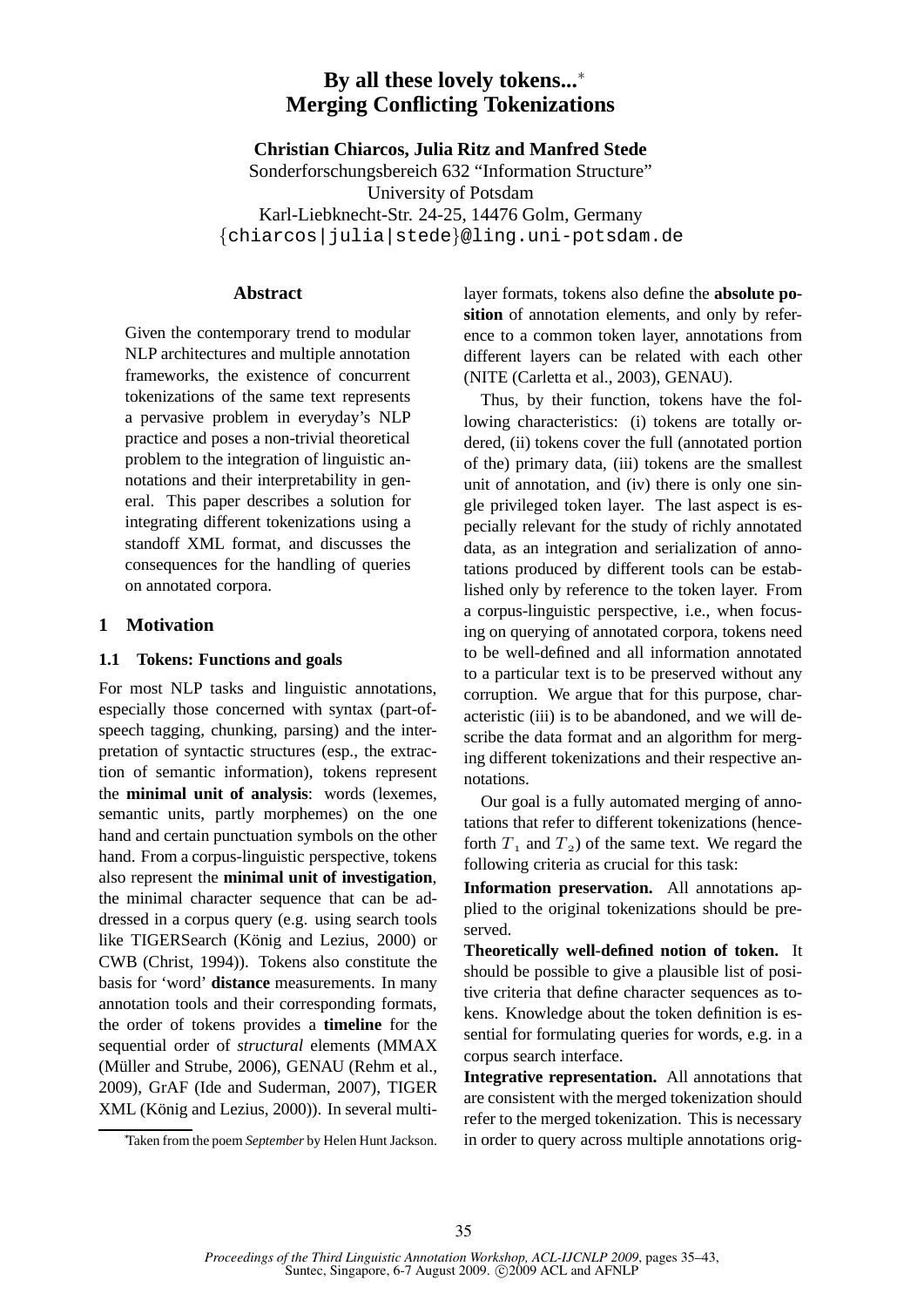inating from different annotation layers or tools. **Unsupervised merging.** The integration of conflicting tokenizations should not require manual interference.

# **1.2 Tokenization**

Tokenization is the process of mapping sequences of characters to sequences of words (cf. Guo 1997). However, different research questions or applications induce different conceptions of the term 'word'. For a *shallow morphosyntactic analysis* (part of speech tagging), a 'simple' tokenization using whitespaces and punctation symbols as delimiters seems acceptable for the examples in (1). A *full syntactic analysis* (parsing), however, could profit from the aggregation of complex nominals into one token each.

- (1) a. department store
	- b. Herzog-von der Heide<sup>1</sup>
	- c. Red Cross/Red Crescent movement

Similarly, examples (2a) and (2b) can be argued to be treated as one token for *(morpho)syntactic analyses*, respectively. Despite intervening whitespaces and punctuation symbols, they are complex instances of the 'classical' partof-speech *adjective*. For certain *semantic analyses* such as in information extraction, however, it may be useful to split these compounds in order to access the inherent complements (*E 605, No. 22*).

(2) a. E 605-intoxicated b. No. 22-rated

Finally, (3) illustrates a *morphology-based* tokenization strategy: the principle of splitting at morpheme boundaries (Marcus et al., 1993, PTB) (token boundaries represented by square brackets). Morphological tokenization may help distributional (co-occurrence-based) semantics and/or parsing; however, the resulting tokens might be argued as being less intuitive to users of a corpus search tool.

(3) a. [Mitchell]['s], [they]['ve],  $[do][n't]$ b.  $[wo][n't]$ ,  $[ca][n't]$ ,  $[ai][n't]$ 

These examples show that different applications (tagging, parsing, information extraction) and the focus on different levels of description (morphology, syntax, semantics) require specialized tokenization strategies. When working with multiple tools for standard NLP tasks, thus, it is the norm rather than the exception that they disagree in their tokenization, as shown in ex. (4).

- (4) doesn't
	- a. [does][n't] (Marcus et al., 1993, PTB) b. [doesn]['][t] (Brants, 2000, TnT)

When creating a corpus that is annotated at multiple levels and/or using several tools, different tokenizations are not always avoidable, as some tools (automatic NLP tools, but also tools for manual annotation) have integrated tokenizers. Another challenge is the representation of token boundaries. Commonly, token boundaries are represented by a line break  $(\n\cdot \n)$  or the whitespace 'character'  $('')$  – in which case token-internal whitespaces are replaced, usually by an underscore  $('_')$  –, thereby corrupting the original data. This practice makes reconciling/merging the data a difficult enterprise.

Given this background, we suggest an XMLbased annotation of token boundaries, such that token boundaries are marked without affecting the original primary data. In a straightforward XML model, tokens are represented by XML elements enclosing primary text slices (c.f. the BNC encoding scheme (Burnard, 2007)). However, treating tokens as spans of text by means of the XML hierarchy is impossible for tokenization conflicts as in (4.a) and (4.b).

# **2 Conflicting tokenizations: Straightforward strategies**

By 'straightforward strategies', we mean approaches that aim to preserve the definition of tokens as atomic, minimal, unambiguous units of annotation when unifying different tokenizations (henceforth  $T_1$  and  $T_2$ ) of the same text. By 'unsupervised straightforward strategies', we mean tokenization strategies that operate on the primary data only, without consulting external resources such as dictionaries or human expertise.

Unsupervised straightforward strategies to the task include:

**1. no merging** In a conservative approach, we could create independent annotation projects for every tokenization produced, and thus represent all tokenizations independently. This, however, rules out any integration or combined evaluation of annotations to  $T_1$  and annotations to  $T_2$ .

<sup>1</sup>Double surname consisting of *Herzog* and *von der Heide*.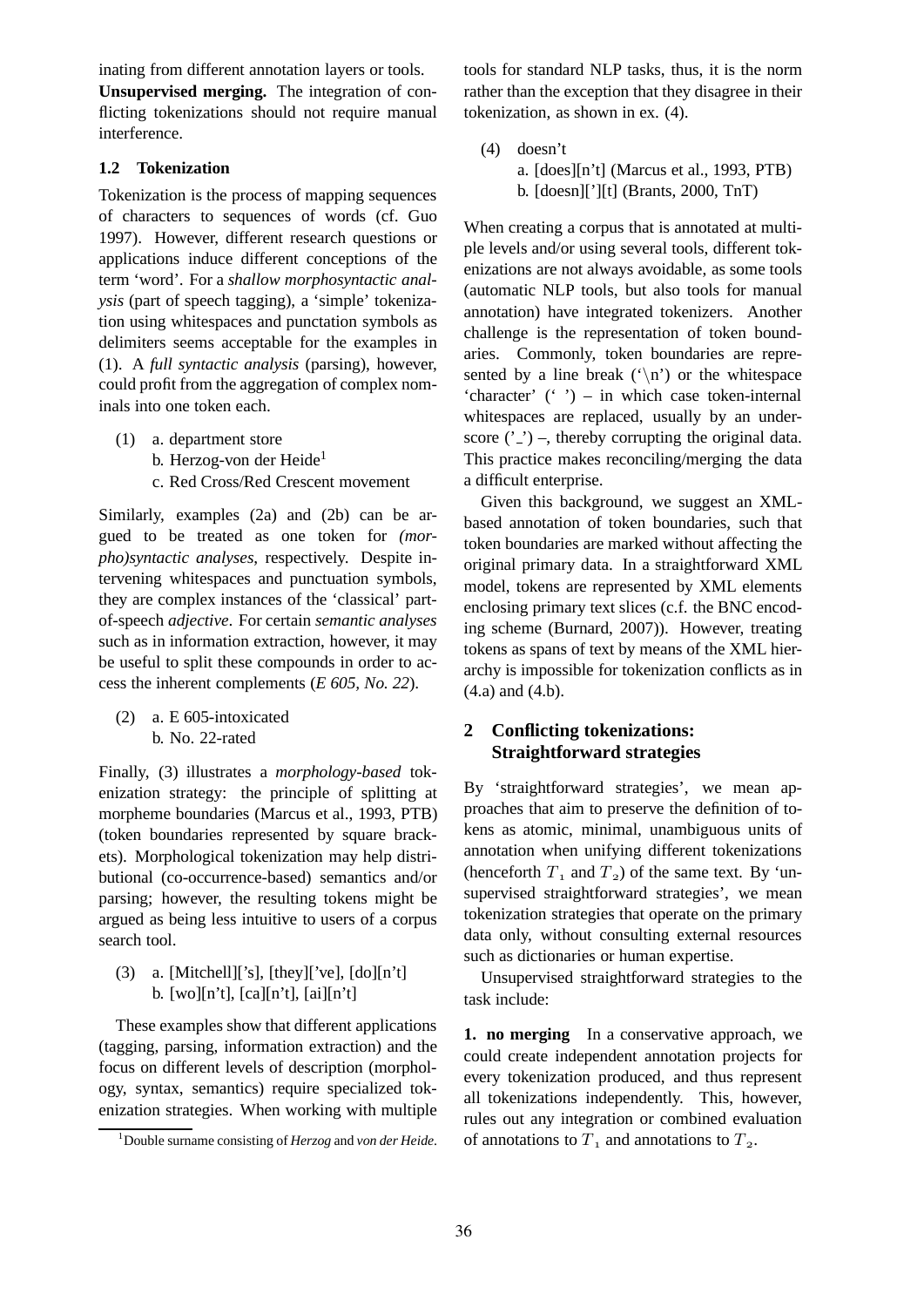**2. normalization** Adopt one of the source tokenizations, say  $T<sub>1</sub>$ , as the 'standard' tokenization. Preserve *only* the information annotated to  $T<sub>2</sub>$  that is consistent with  $T_1$ . Where tokenization  $T_2$  deviates from  $T_1$ , all annotations to  $T_2$  are lost.<sup>2</sup>

**3. maximal tokens** For every token boundary in  $T_1$  that is also found in  $T_2$ , establish a token boundary in the merged tokenization (cf. Guo's 1997 'critical tokenization'). However, with tokens assumed to be the minimal elements of annotation, we lose linguistic analyses of fine-grained tokens. With respect to (4.a) and (4.b), the maximal token would be the whole phrase *doesn't*. Again, this results in a loss of information, as all annotations applied to *does*, *doesn*, *n't*, *'* and *t* refer to units that are smaller than the resulting token.

**4. maximal common substrings** For every token boundary in  $T_1$  or  $T_2$ , establish a token boundary, thereby producing **minimal tokens**: one token for every maximal substring shared between  $T_1$  and  $T_2$  (cf. Guo's 1997 'shortest tokenization'). By defining the original tokens ('supertokens') as annotations spanning over tokens, all annotations are preserved. However, the concept of 'token' loses its theoretical motivation; there is no guarantee that maximal common substrings are meaningful elements in any sense: The maximum common substring tokenization of 4.a and 4.b is *[does][n]['][t]*, but *[n]* is not a well-defined token. It is neither defined with respect to morphology (like PTB tokens) nor is it motivated from orthography (like TnT tokens), but it is just the remainder of their intersection.

As shown in Table 1, none of the strategies sketched above fulfills all criteria identified in Section 1.1: Avoiding a merging process counteracts data integration; token normalization and maximal tokens violate information preservation, and maximal common substrings violate the requirement to specify a theoretically well-defined notion of token.

As an alternative, we propose a formalism for the lossless integration and representation of con-

Table 1: Deficits of 'straightforward' merging approaches

| no<br>merge              | normalize | max.<br>tokens | max. common<br>substrings |  |
|--------------------------|-----------|----------------|---------------------------|--|
| information preservation |           |                |                           |  |
|                          |           |                |                           |  |
| well-defined tokens      |           |                |                           |  |
|                          |           | $(-)$          |                           |  |
| integrative              |           |                |                           |  |
|                          |           |                |                           |  |
| unsupervised             |           |                |                           |  |
|                          |           |                |                           |  |

flicting tokenizations by abandoning the assumption that tokens are an atomic, primitive concept that represents the minimal unit of annotation. Rather, we introduce annotation elements smaller than the actual token – so-called *terminals* or *term*s for short – that are defined according to the maximum common substrings strategy described above.

Then, tokens are defined as nodes that span over a certain range of terms similar to phrase nodes that dominate other nodes in syntax annotations. The representation of conflicting tokenizations, then, requires a format that is capable to express conflicting hierarchies. For this purpose, we describe an extension of the PAULA format, a generic format for text-oriented linguistic annotations based on standoff XML.

# **3 Conflicting tokenizations in the PAULA format**

## **3.1 Annotation structures in PAULA 1.0**

The PAULA format (Dipper, 2005; Dipper and Götze, 2005) is a generic XML format, used as a pivot format in NLP pipelines (Stede et al., 2006) and in the web-based corpus interface ANNIS (Chiarcos et al., 2008). It uses standoff XML representations, and is conceptually closely related to the formats NITE XML (Carletta et al., 2003) and GraF (Ide and Suderman, 2007).

PAULA was specifically designed to support the lossless representation of different types of textoriented annotations (layer-based/timeline annotations, hierarchical annotations, pointing relations), optimized for the annotation of multiple layers, including conflicting hierarchies and simple addition/deletion routines for annotation layers. Therefore, primary data is stored in a separate

 $^{2}$ Alternatively, transformation rules to map annotations from  $T_2$  to  $T_1$  would have to be developed. This does, however, not guarantee information preservation, and, additionally, it requires manual work, as such transformations are annotation-specific. Thus, it is not an option for the fully automated merging of tokenizations.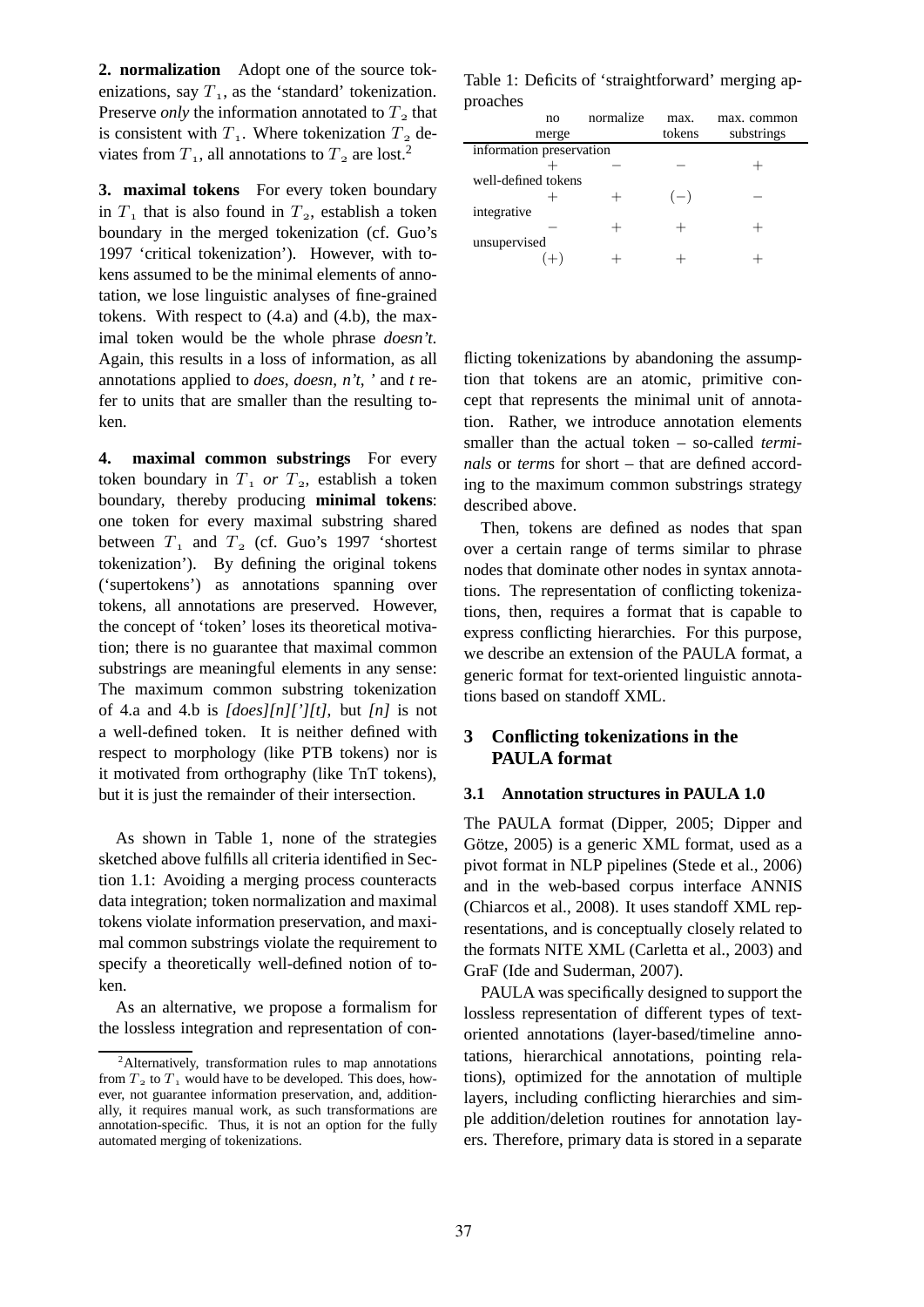Table 2: PAULA 1.0 data types

**nodes** (structural units of annotation)

- **token** character spans in the primary data that form the basis for higher-level annotation
- **markable** (spans of) token(s) that can be annotated with linguistic information. Markables represent flat, layer-based annotations defined with respect to the sequence of tokens as a general timeline.
- **struct** hierarchical structures (DAGs or trees) are formed by establishing a dominance relation between a struct (e.g., a phrase) node as parent, and tokens, markables, or other struct nodes as children.

file. Multiple annotations are also stored in separate files to avoid interference between concurrent annotations. Annotations refer to the primary data or to other annotations by means of XLinks and XPointers.

As types of linguistic annotation, we distinguish nodes (token, markable, struct), edges (dominance and pointing relations) and labels (annotations), as summarized in Table 2. Each type of annotation is stored in a separate file, so that competing or ambiguous annotations can be represented in an encapsulated way.

PAULA 1.0 is already sufficiently expressive for capturing the data-heterogeneity sketched above, including the representation of overlapping segments, intersecting hierarchies, and alternative annotations (e.g., for ambiguous annotations), but only for annotations *above* the token level. Further, PAULA 1.0 relies on the existence of a unique layer of non-overlapping, atomic tokens as minimal units of annotation: For all nodes, their position and sequential order is defined with respect to the absolute position of tokens that they cover; and for the special case of markables, these are defined solely in terms of their token range.

Finally, PAULA 1.0 tokens are *totally ordered*, they *cover* the (annotated) primary data *completely*, and they are *non-overlapping*. Only on this basis, the extension and (token-)distance of annotated elements can be addressed; and only by means of unambiguous reference, information from different layers of annotation can be combined and evaluated.

## **3.2 Introducing terminal nodes**

In our extension of the PAULA format, we introduce the new concept of *term* nodes: atomic terminals that directly point to spans of primary **edges** (relational units of annotation, connecting tokens, markables, structs)

- **dominance relation** directed edge between a struct and its children
- **pointing relations** directed edge between nodes in general (tokens, markables, structs)

**labels** (annotations: node or edge labels)

**features** represent annotations attached to a particular (structural or relational) unit of annotation

data. *Terms* are subject to the same constraints as tokens in PAULA 1.0 (total order, full coverage, non-overlapping). So, terms can be used in place of PAULA 1.0 *tokens* to define the extension and position of super-token level and sub-token level annotation elements.

Markables are then defined with respect to (spans of) terminal nodes rather than tokens, such that alternative tokenizations can be expressed as markables in different layers that differ in their extensions.

Although terms adopt several functions formerly associated with tokens, a privileged token layer is still required: In many query languages, including ANNIS-QL (Chiarcos et al., 2008), tokens define the application domain of regular expressions on the primary data. More importantly, tokens constitute the basis for conventional ("word") distance measurements and ("word") coverage queries. Consequently, the constraints on tokens (total order, full coverage and absence of overlap) remain.

The resulting specifications for structural units of annotation are summarized in Table 3. Distinguishing terminal elements and re-defining the token layer as a privileged layer of markables allows us to disentangle the technical concept of 'atomic element' and 'token' as the conventionally assumed minimal unit of linguistic analysis.

## **3.3 A merging algorithm**

In order to integrate annotations on tokens, it is not enough to represent two tokenizations side by side with reference to the same layer of terminal nodes. Instead, a privileged token layer is to be established and it has to be ensured that annotations can be queried *with reference to the token layer*.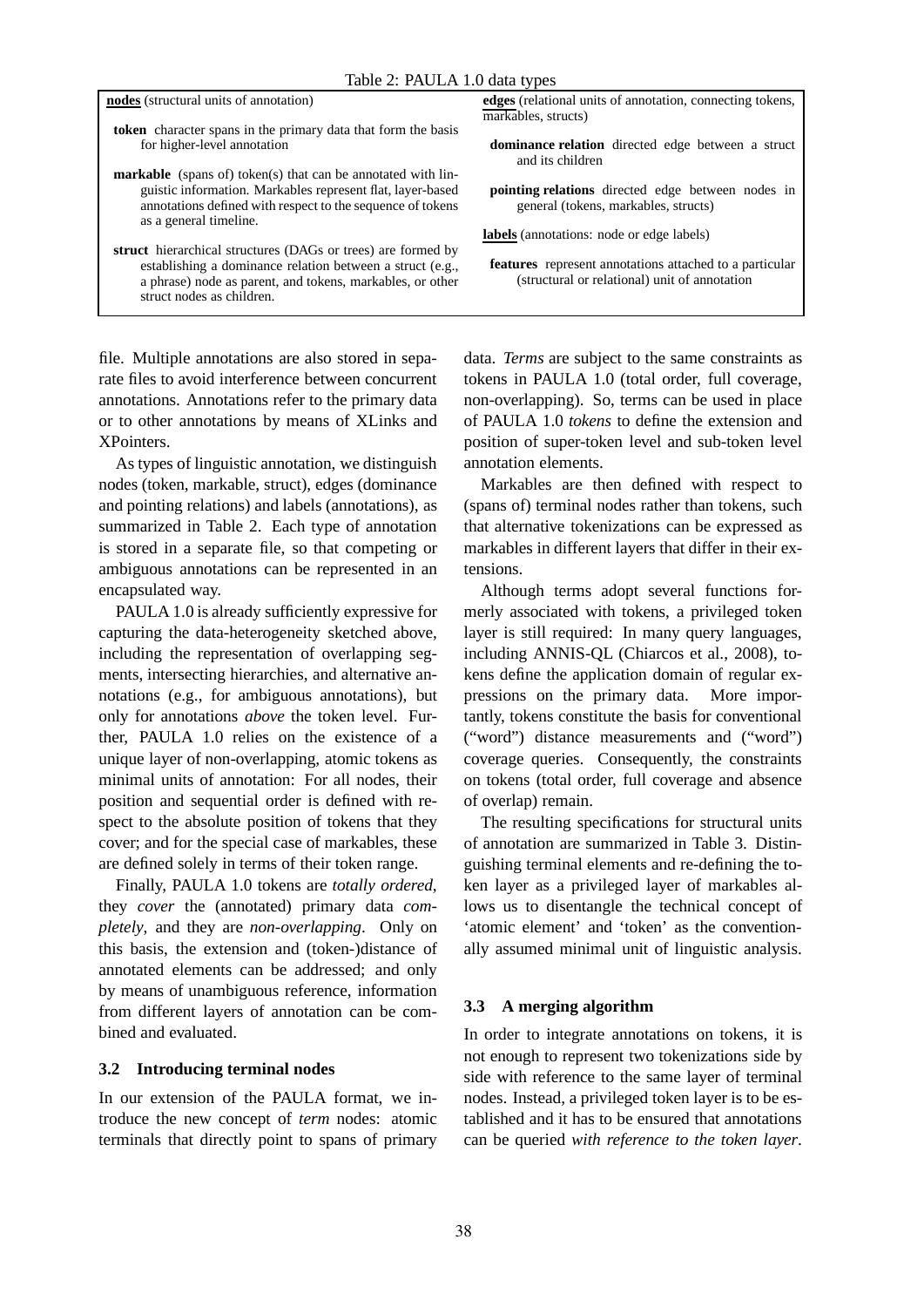Table 3: PAULA extensions: revised node types

| terms    | specify character spans in the primary data  |  |  |
|----------|----------------------------------------------|--|--|
|          |                                              |  |  |
|          | that form the basis for higher-level annota- |  |  |
|          | tion                                         |  |  |
| markable | defined as above, with terms taking the      |  |  |
|          | place of tokens                              |  |  |
| structs  | defined as above, with terms taking the      |  |  |
|          | place of tokens                              |  |  |
| tokens   | sub-class of structs that are<br>$non-$      |  |  |
|          | overlapping, arranged in a total order,      |  |  |
|          | and cover the full primary data              |  |  |

Then, all annotations whose segmentation is consistent with the privileged token layer are directly linked with tokens.

Alg. 3.1 describes our merging algorithm, and its application to the four main cases of conflicting tokenization is illustrated in Figure  $1<sup>3</sup>$  The following section describes its main characteristics and the consequences for querying.

## **4 Discussion**

Alg. 3.1 produces a PAULA project with one single tokenization. So, it is possible to define queries spanning across annotations with originally different tokenization:

**Extension** and **precedence** queries are tokenization-independent: Markables refer to the  $term$  layer, not the  $tok$  layer, structs also (indirectly) dominate term nodes.

**Dominance** queries for struct nodes and tokens yield results whenever the struct node dominates only nodes with tok-compatible source tokenization: Structs dominate tok nodes wherever the original tokenization was consistent with the privileged tokenization  $tok$  (case A and C in Fig. 1).

**Distance** queries are defined with respect to the tok layer, and are applicable to all elements that are are defined with reference to the tok layer (in figure 1: tok<sub>1a</sub>, tok<sub>2a</sub>, tok<sub>1b</sub>, tok<sub>2b</sub> in case A; tok<sub>ab</sub> in case B; tok<sub>a</sub>, tok<sub>b</sub>, tok<sub>ab</sub> in case C; tok<sub>ab</sub>, tok<sub>c</sub> in case D). They are not applicable to elements that do not refer to the tok layer (B: tok<sub>a</sub>, tok<sub>b</sub>; D: tok<sub>a</sub>, tok<sub>bc</sub>).

The algorithm is unsupervised, and the token concept of the output tokenization is well-defined and consistent (if one of the input tokenizations is adopted as target tokenization). Also, as shown below, it is integrative (enabling queries across different tokenizations) and information-preserving (reversible).

## **4.1 Time complexity**

After a PAULA project has been created, the time complexity of the algorithm is quadratic with respect to the number of characters in the primary data  $n$ . This is due to the total order of tokens: Step 2 and 3.a are applied once to all original tokens from left to right. Step 5 can be reformulated such that for every *terminal node*, the relationship between the directly dominating  $tok_1$  and  $tok_2$  is checked. Then, Step 5 is also in  $O(n)$ . In terms of the number of markables  $m$ , the time complexity in Step 3.b is in  $O(n \, m)$ : for every markable, the corresponding term element is to be found, taking at most n repositioning operations on the  $term$ layer. Assuming that markables within one layer are non-overlapping<sup>4</sup> and that the number of layers is bound by some constant  $c^5$ , then  $m \leq n$  c, so that 3.b is in  $O(n^2 c)$ .

For realistic scenarios, the algorithm is thus quadratic.

## **4.2 Reversibility**

The merging algorithm is reversible – and, thus, lossless – as shown by the splitting algorithm in Alg. 3.2. For reasons of space, the correctness of this algorithm cannot be demonstrated here, but broadly speaking, it just removes every node that corresponds to an original token of the 'other' tokenization, plus every node that points to it, so that only annotations remain that are directly applied to the target tokenization.

### **4.3 Querying merged tokenizations**

We focus in this paper on the merging of analyses with different tokenizations for the purpose of users *querying a corpus across multiple annota-*

<sup>&</sup>lt;sup>3</sup>Notation:  $prim$  – primary data / tok, term – annotation layers /  $t \in L - t$  is a node on a layer  $L / a..b - \text{con-}$ tinuous span from tok/term  $a$  to tok/term  $b / a$ ,  $b -$  list of tok/term/markable nodes a,  $b / t = [a] - t$  is a node (struct, markable, tok) that points to a node, span or list  $a$ 

<sup>4</sup>Although PAULA supports overlapping markables within one single layer, even with identical extension, this is a reasonable assumption: In practice, overlapping markables within one single layer are rare. More often, there is even a longer sequence of primary data between one markable of a particular layer and the next. In our experience, such 'gaps' occur much more often than overlapping markables.

 ${}^{5}$ Again, this is a practical simplication. Theoretically, the number of layers is infinite.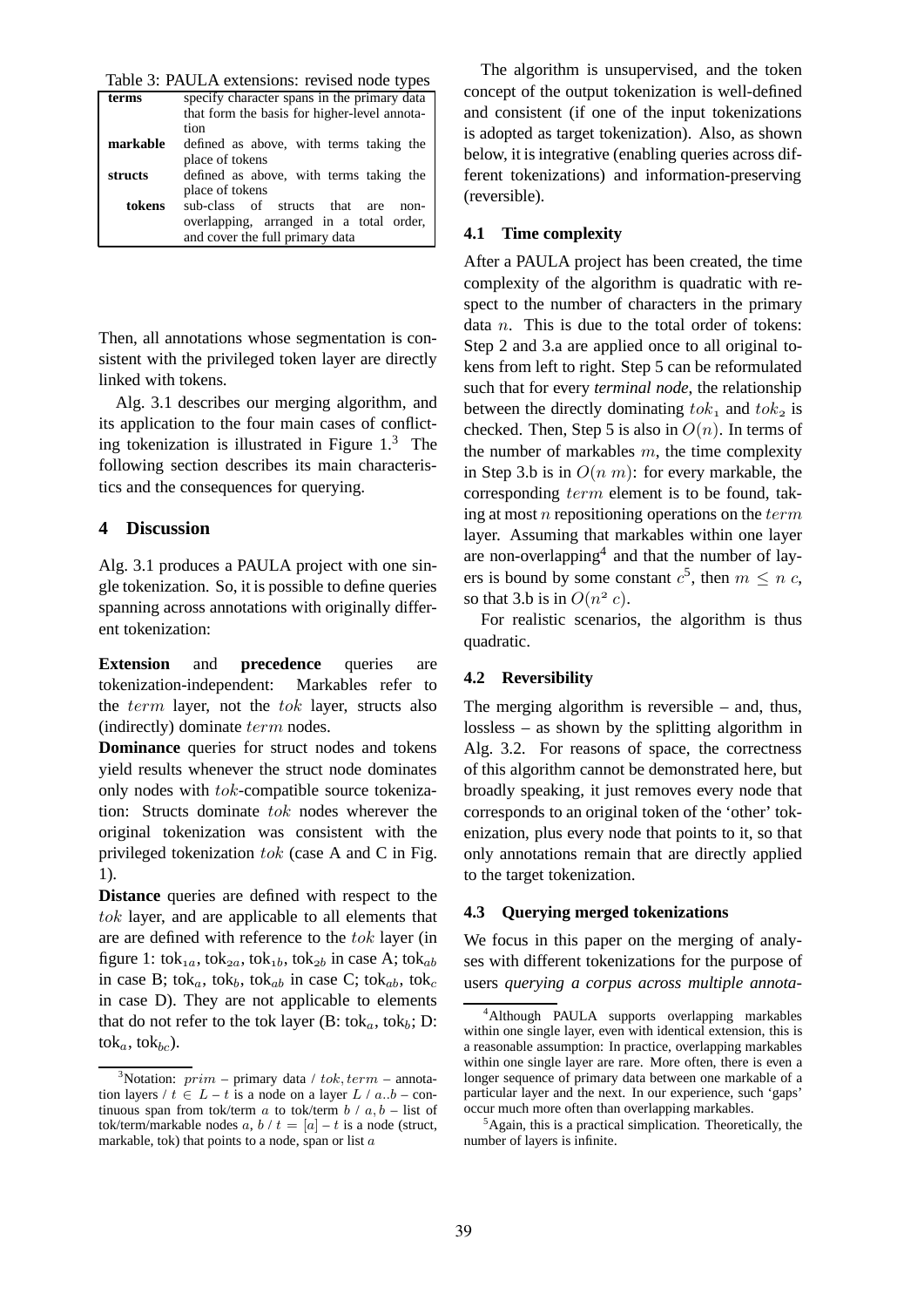### **Alg. 3.1** Merging different tokenizations

- 0. assume that we have two annotations  $analysis_1$  and  $analysis_2$  for the same primary data, but with different tokenizations
- 1. create PAULA 1.0 annotation projects for analysis, and analysis, with primary data files  $prim_1$  and  $prim_2$  and token layers  $tok_1$  and  $tok_2$  respectively.
- 2. harmonize primary data

if  $prim_1$  equals  $prim_2$ , then

- (i) rename  $prim_1$  to  $prim$
- (ii) set all references in analysis<sub>2</sub> from  $prim_2$  to prim
- (iii) create a new annotation project *analysis* by copying *prim* and all annotation layers from *analysis*<sub>1</sub> and *analysis*<sub>2</sub>

otherwise terminate with error msg

3. harmonize terminal nodes

create a new annotation layer term, then

- (a) for all overlapping tokens  $t_1 \in tok_1$  and  $t_2 \in tok_2$ : identify the maximal common substrings of  $t_1$  and  $t_2$ for every substring s, create a new element  $term_s$  pointing to the corresponding character span in the primary data for every substring s, redefine  $t_1$  and  $t_2$  as markables referring to  $term_s$
- (b) redefine markable spans as spans of terminal nodes for every token  $t = [term_{s_1}..term_{s_2}] \in tok_1 \cup tok_2$  and every markable  $m = [w..xty..z]$ : set  $m =$  $[w..xterm_{s_1}..term_{s_2}y..z]$
- 4. select token layer

rename tok<sub>1</sub> to tok, or rename tok<sub>2</sub> to tok, (cf. the normalization strategy in Sect. 2) or rename  $term$  to  $tok$  (cf. the minimal tokens strategy in Sect. 2)

#### 5. token integration

for every original token  $ot = [a,b] \in (tok_1 \cup tok_2) \setminus tok$ :

if there is a token  $t \in tok$  such that  $t = [a..b]$ , then define ot as a struct with  $ot = [t]$ , else if there are tokens  $t_1, ..., t_n \in tok$  such that  $t_1..t_n$  form a continuous sequence of tokens and  $t_1 = [a..x]$  and  $t_n = [y..b]$ , then define *ot* as a struct such that  $ot = [t_1, ..., t_n],$ otherwise: change nothing



## Figure 1: Merging divergent tokenizations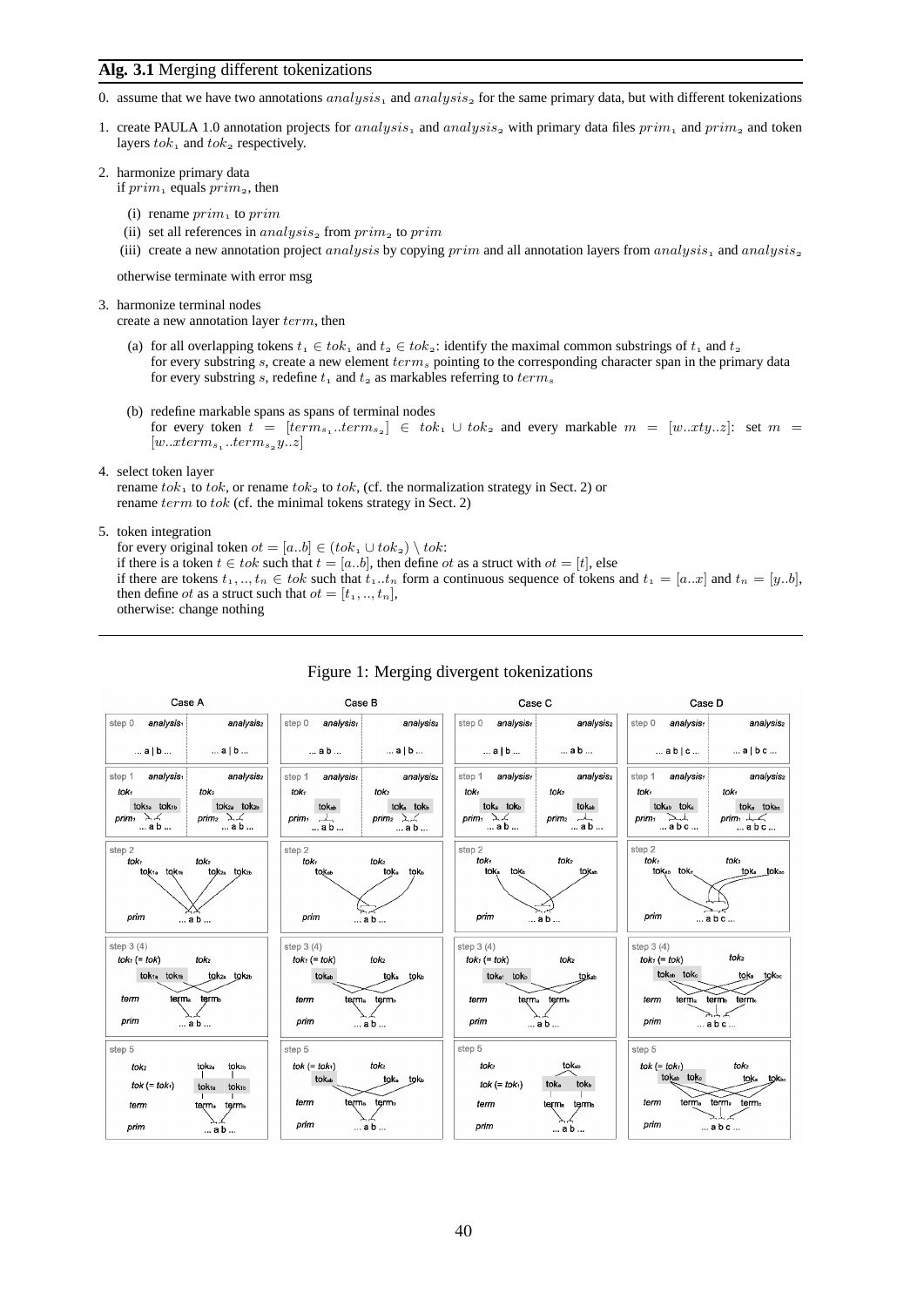# **Alg. 3.2** Splitting a PAULA annotation project with two different tokenizations

- 0. given a PAULA annotation project *analysis* with token layer tok, terminal layer term, and two layers  $l_1$  and  $l_2$ (that may be identical to term or tok) that convey the information of the original token layers  $tok_1$  and  $tok_2$
- 1. create  $analysis_1$  and  $analysis_2$  as copies of analysis
- 2. if  $l_1$  represents a totally ordered, non-overlapping list of nodes that cover the primary data completely, then modify analysis:
	- a. for every node in  $l_1$ : substitute references to  $tok_1$  by references to  $term_1$
	- b. remove  $l_2$  from analysis,
	- c. if  $l_1 \neq tok_1$ , remove  $tok_1$  from analysis,
	- d. for every annotation element (node/relation) e in  $analysis_1$  that directly or indirectly points to another node in  $analysis_1$  that is no longer present, remove  $e$ from *analysis*<sup>1</sup>
	- e. remove every annotation layer from  $analysis_1$  that does not contain an annotation element
	- f. for every markable in  $l_1$ : remove references to  $term_1$ , define the extension of  $l_1$  nodes directly in terms of spans of text in  $prim_1$
	- g. if  $l_1 \neq term_1$ , remove  $term_1$

3. perform step 2. for  $l_2$  and analysis<sub>2</sub>

*tion layers*. Although the merging algorithm produces annotation projects that allow for queries integrating annotations from analyses with different tokenization, the structure of the annotations is altered, such that the behaviour of merged and unmerged PAULA projects may be different. Obviously, token-level queries must refer to the privileged tokenization  $T<sub>1</sub>$ . Operators querying for the relative **precedence or extension** of markables are not affected: in the merged annotation project, markables are defined with reference to the layer term: originally co-extensional elements  $E_1$  and  $E<sub>2</sub>$  (i.e. elements covering the same tokens in the source tokenization) will also cover the same *terminals* in the merged project. **Distance operators** (e.g. querying for two tokens with distance 2, i.e. with two tokens in between), however, will operate on the new privileged tokenization, such that results from queries on analysis may differ from those on *analysis*<sub>2</sub>. **Dominance operators** are also affected, as nodes that directly dominated a token in analysis, or analysis, now indirectly dominate it in *analysis*, with a supertoken as an intermediate node.

# **Alg. 3.3** Iterative merging: modifications of Alg. 3.1, step.3

if analysis, has a layer of terminal nodes  $term_1$ , then let  $T_1 = term_1$ , otherwise  $T_1 = tok_1$ 

if analysis<sub>2</sub> has a layer of terminal nodes  $term<sub>2</sub>$ , then let  $T_2 = term_2$ , otherwise  $T_2 = tok_2$ 

create a new annotation layer term, then

1. for all overlapping terminals/tokens  $t_1 \in T_1$  and  $t_2 \in$  $T_2$ : identify the maximal common substrings of  $t_1$  and  $t_{2}$ 

for every substring  $s$ , create a new element  $term<sub>s</sub>$ pointing to the corresponding character span in the primary data

for every substring s, redefine  $t_1$  and  $t_2$  as markables referring to  $term_s$ 

- 2. redefine markable spans as spans of terminal nodes for every node  $t = [term_{s_1}...term_{s_2}] \in T_1 \cup T_2$ and every markable  $m = [w..xty..z]$ : set  $m = [w...xterm_{s_1}..term_{s_2}y..z]$
- 3. for all original terminals  $t \in T_1 \cup T_2$ : if t is not directly pointed at, remove t from analysis

Accordingly, queries applicable to PAULA projects *before* the merging are not directly applicable to merged PAULA projects. Users are to be instructed to keep this in mind and to be aware of the specifications for the merged tokenization and its derivation.<sup>6</sup>

### **5 Extensions**

#### **5.1 Merging more than two tokenizations**

In the current formulation, Alg. 3.1 is applied to two PAULA 1.0 projects and generates extended PAULA annotation projects with a term layer. The algorithm, however, may be applied iteratively, if step 3 is slightly revised, such that extended PAULA annotation projects can also be merged, see Alg. 3.3.

#### **5.2 Annotation integration**

The merging algorithm creates a struct node for every original token. Although this guarantees reversibility, one may consider to remove such redundant structs. Alg. 3.4 proposes an optional postprocessing step for the merging algorithm. This step is optional because these operations are

<sup>&</sup>lt;sup>6</sup>The information, however, is preserved in the format and may be addressed by means of queries that, for example, operate on the extension of terminals.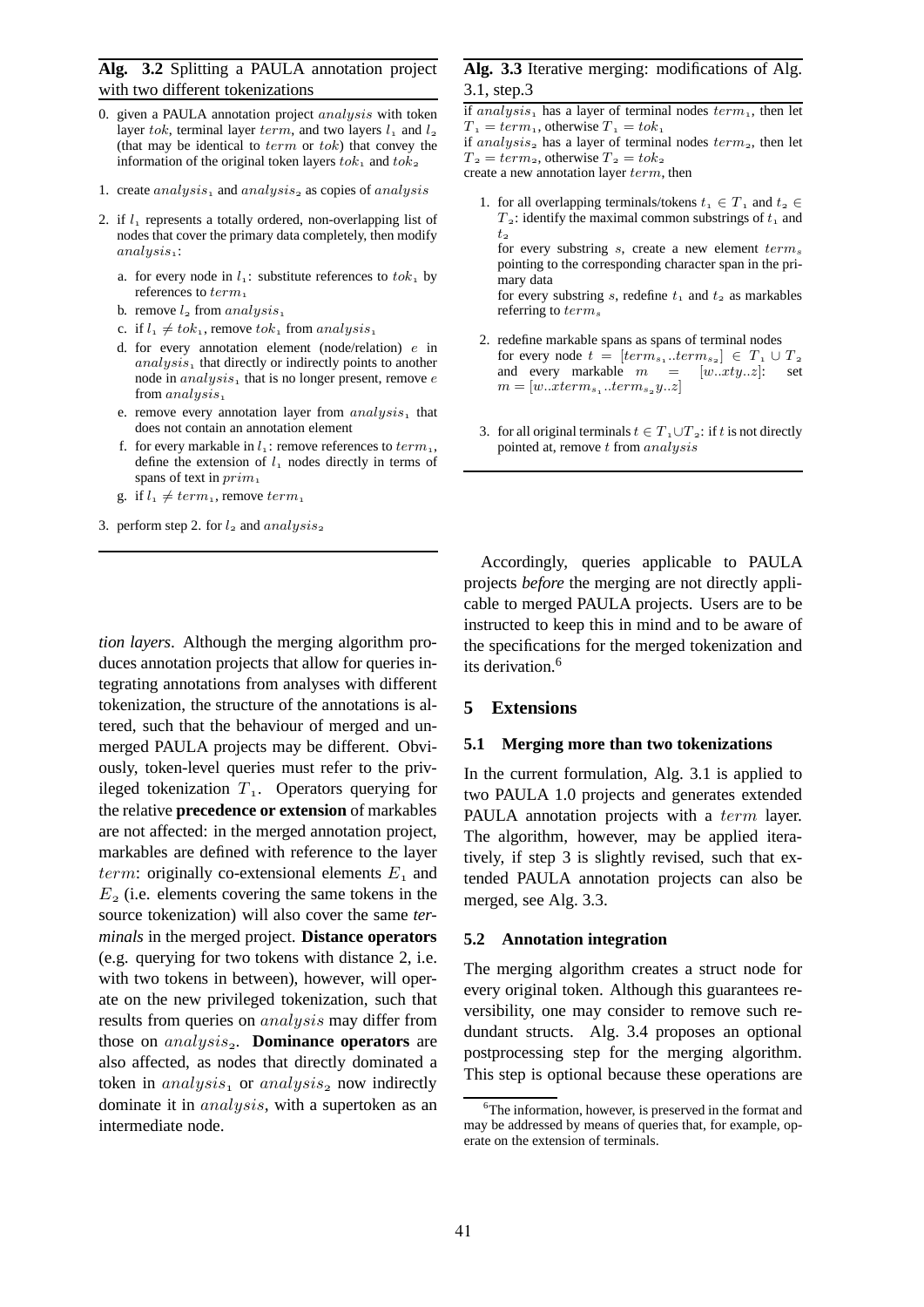**Alg. 3.4** Annotation integration: Optional postprocessing for merging algorithm

- 6.a. remove single-token supertoken for every original token  $ot = [t] \in tok_1 \cup tok_2$  with  $t \in tok$ : replace all references in analysis to ot by references to  $t$ , remove  $ot$
- 6.b. merging original token layers  $tok_1$  and  $tok_2$  (if  $tok_1 \neq tok$  and  $tok_2 \neq tok$ ) define new 'super token' layer stok. for every  $ot \in tok_1 \cup tok_2$ :

if  $ot = [t]$  for some  $t \in tok$ , then see 6.a

if  $ot = [t_1, ..., t_n]$  for some  $t_1, ..., t_n \in tok$ , and there is  $ot_2 = [t_1, ..., t_n] \in tok_1 \cup tok_2 \cup stok$ , then replace all references in *analysis* to  $\sigma t_2$  by references to ot, move ot to layer stok, remove  $ot_2$  from analysis

move all remaining  $ot \in tok_1 \cup tok_2$  to stok, remove layers  $tok_1$  and  $tok_2$ 

6.c. unify higher-level annotations

for every markable  $mark_1$  = [term..term<sub>n</sub>] and  $term_1,..,term_n \in term$ :

> if there is a markable  $mark_2$  in analysis such that  $mark_2 = [term_1..term_n]$ , then replace all references in *analysis* to  $mark<sub>2</sub>$  by references to  $mark_1$ , remove  $mark_2$

for every struct  $struct_1 = [c_1,..,c_n]$  that covers exactly the same children as another struct  $struct_2 =$  $[c_1, ..., c_n]$ , replace all references to  $struct_2$  by references to  $struct_{\rm 1},$  remove  $struct_{\rm 2}$ 

destructive: We lose the information about the origin (analysis, vs. analysis<sub>2</sub>) of stok elements and their annotations.

## **6 Summary and Related Reasearch**

In this paper, we describe a novel approach for the integration of conflicting tokenizations, based on the differentiation between a privileged layer of tokens and a layer of atomic terminals in a standoff XML format: Tokens are defined as structured units that dominate one or more terminal nodes.

Terminals are atomic units only *within* the respective annotation project (there is no unit addressed that is smaller than a terminal). By iterative applications of the merging algorithm, however, complex terms may be split up in smaller units, so that they are not atomic in an absolute sense.

Alternatively, terms could be identified a priori with the minimal addressable unit available, i.e., characters (as in the formalization of tokens as *charspan*s and *charseq*s in the ACE information extraction annotations, Henderson 2000). It is not clear, however, how a character-based term definition would deal with sub-character and zero extension terms: A character-based definition of terms that represent traces is possible only by corrupting the primary data. $\frac{7}{2}$  Consequently, a characterbased term definition is insufficient unless we restrict ourselves to a particular class of languages, texts and phenomena.

The role of terminals can thus be compared to timestamps: With reference to a numerical timeline, it is always possible to define a new event between two existing timestamps. Formats specifically designed for time-aligned annotations, e.g., EXMARaLDA (Schmidt, 2004), however, typically lack a privileged token layer and a formal concept of tokens. Instead, tokens, as well as longer or shorter sequences, are represented as markables, defined by their extension on the timeline.

Similarly, GrAF (Ide and Suderman, 2007), although being historically related to PAULA, does not have a formal concept of a privileged token layer in the sense of PAULA. $8$  We do, however, assume that terminal nodes in GrAF can be compared to PAULA 1.0 tokens.

For conflicting tokenizations, Ide and Suderman (2007) suggest that 'dummy' elements are defined covering all necessary tokenizations for controversially tokenized stretches of primary data. Such dummy elements combine the possible tokenizations for strategies 1 (no merging) and 3 (maximal tokens), so that the information preservation deficit of strategy 3 is compensated by strategy 1, and the integrativity deficit of strategy 1 is compensated by strategy 3 (cf. Table 1). However, tokens, if defined in this way, are overlapping and thus only partially ordered, so that distance operators are no longer applicable.<sup>9</sup>

<sup>&</sup>lt;sup>7</sup>Similarly, phonological units that are not expressed in the primary data can be subject to annotations, e.g., short *e* and *o* in various Arabic-based orthographies, e.g., the Ajami orthography of Hausa. A term with zero extension at the position of a short vowel can be annotated as having the phonological value *e* or *o* without having character status.

<sup>8</sup>https://www.americannationalcorpus. org/graf-wiki/wiki/WikiStart#GraphModel, 2009/05/08

<sup>&</sup>lt;sup>9</sup>This can be compensated by marking the base segmentation differently from alternative segmentations. In the abstract GrAF model, however, this can be represented only by means of labels, i.e., annotations. A more consistent con-